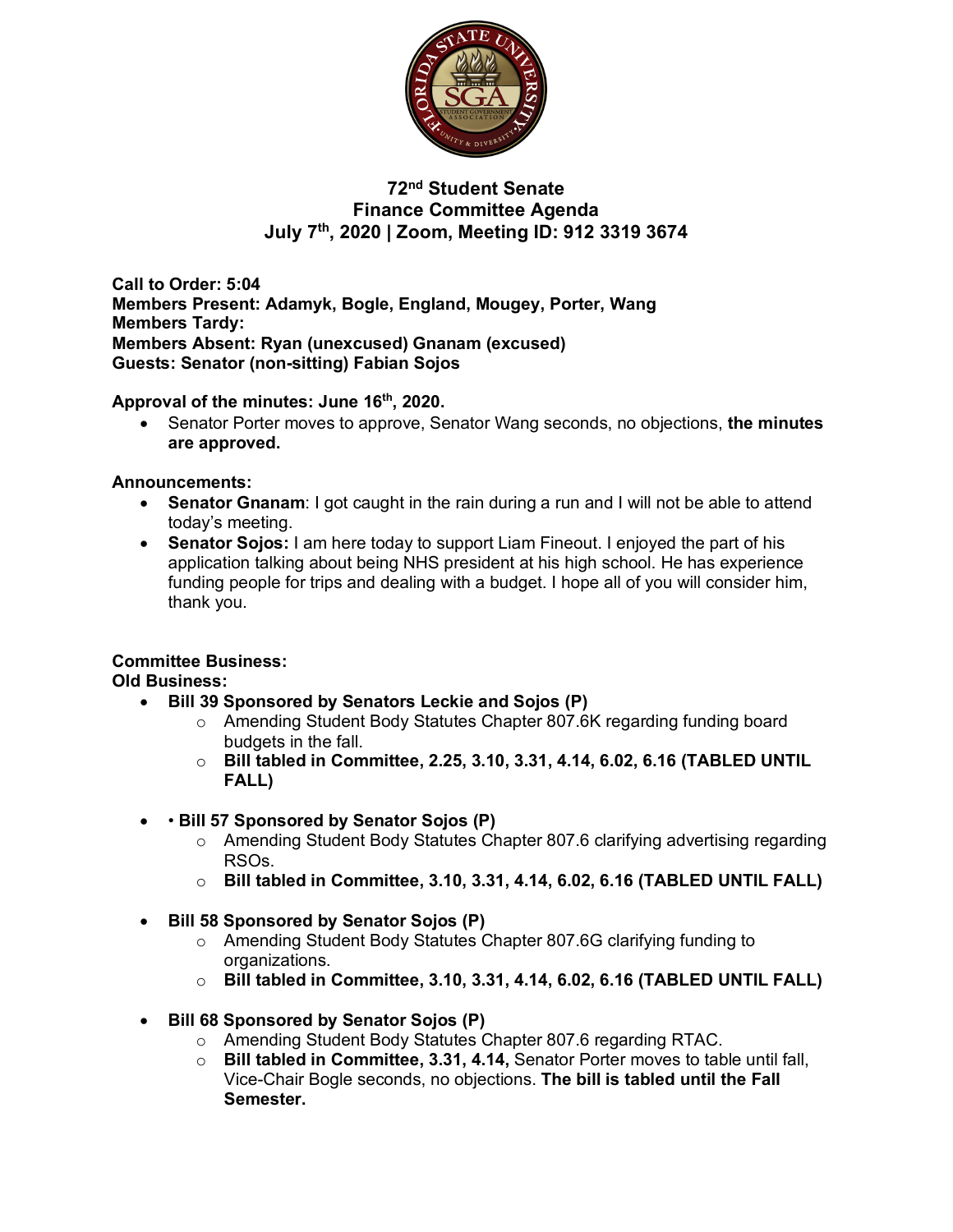

- **Bill 75 Sponsored by Senator Sojos (P)**
	- o Amending Student Body Statutes Chapter 807.6G regarding travel funding limits.
	- o **Bill tabled in Committee, 4.14,** Senator England moves to table until fall, Senator Porter seconds, no objections. **The bill is tabled until the Fall Semester.**

#### **New Business:**

- Senator Porter moves to unlock the calendar to move to confirmations and nominations, Senator England seconds, no objections. **The calendar is unlocked, and the committee moves to hear nominations first.**
- **Bill 87 Sponsored by Senator Ryan (P)**
	- o Amending Student Body Statutes Chapter 802.4 with regards to public advertisement of events.
	- o Moves to table Senator porter, so seconded England, no objection.
- **Bill 91 Sponsored by Senators Mougey (P) and Adamyk (Co)**
	- o Amending Student Body Statutes Chapter 807 with regards to updating "SOAR Board" to "Engagement Ambassadors."
	- o **Vice-Chair Bogle assumes the position of chair.**
	- o **Opening statement of sponsors:**
		- **Senator Mougey:** This an amendment changing SOAR Board to the new name, it's in the email (about the agenda). I can share my screen if need be.
		- § **Chair Adamyk**: All this does to change SOAR Board to Engagement Ambassadors, as they decided to change their name internally. We wanted to make sure that was reflected in the statutes.
	- o **Technical non-debatable questions:**
		- **Senator Porter**: Is this 807.4 the only place in statues where it needed to be changed?
		- § **Senator Mougey**: Yes.
		- § **Chair Adamyk**: Yes, this is all I could find, and all Dr. Acosta gave me.
	- $\circ$  Senator England moves for roundtable discussion, Senator Wang seconds, no objections. **The committee enters roundtable discussion.**
	- o Senator Porter moves to call the question, Senator England seconds, no objections. **The committee moves to vote on the item.**
	- o Closing statement:
		- **Senator Mougey:** I don't have anything.
		- § **The sponsors yield 4:02 minutes of their time.**
	- o **The bill is passed unanimous, 5 yay, 0 nay, zero abstentions.**
	- o **Vice-Chair Bogle yields back chair to Chair Adamyk.**
- **PAC Consent Resolution –**
	- o PAC does not meet over the summer.
- **RTAC Consent Resolution –**
	- o RTAC does not meet over the summer.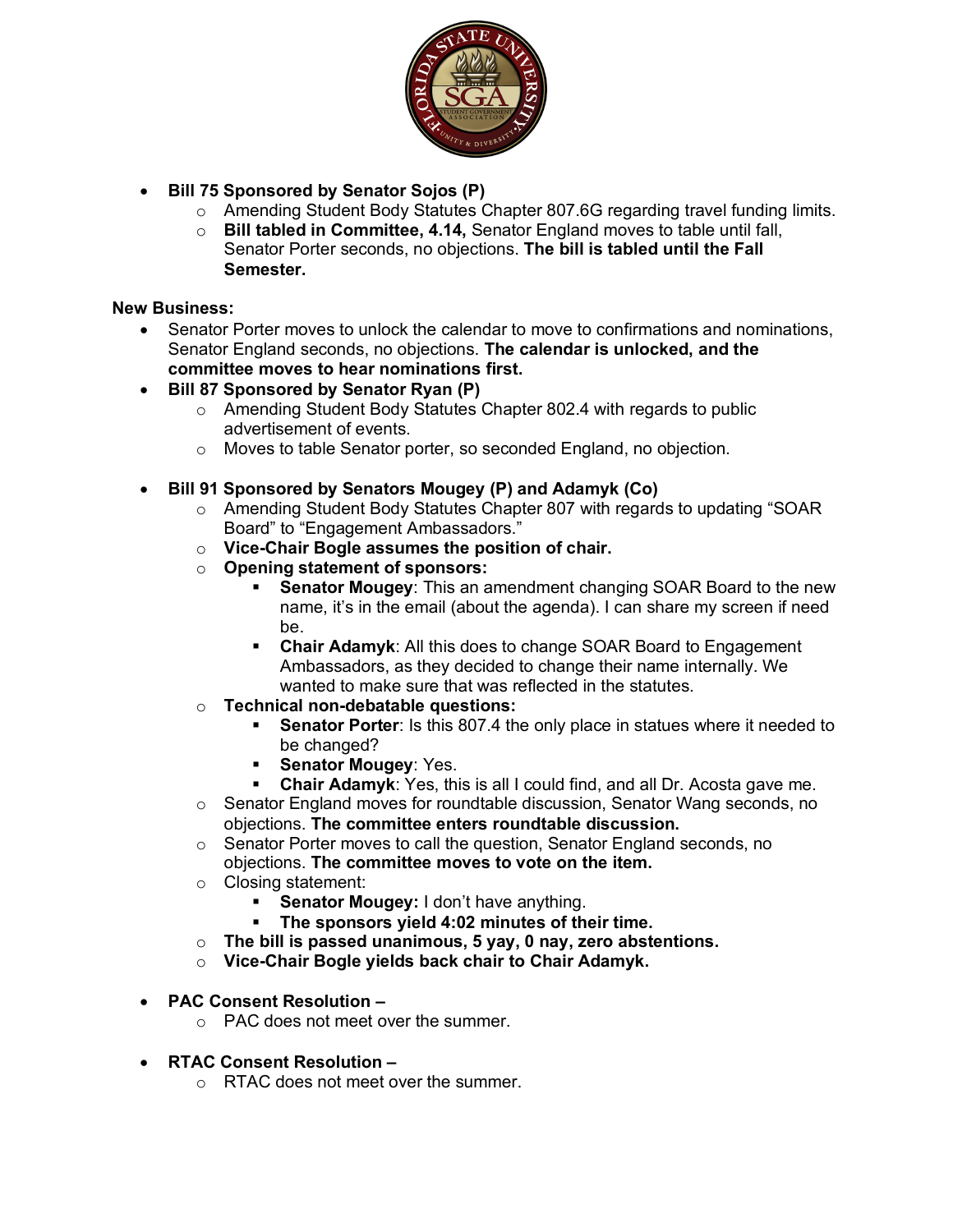

# • **Confirmations and Nominations –**

- o Daymee Sanchez PAC: **ABSENT, Tabled for next meeting.**
- o Liam Fineout RTAC candidate:
	- § **Opening Statement from Liam Fineout**: Hi everyone, I'm Liam Fineout, I'm applying for RTAC. To be honest, I didn't come with a lot prepared. I want to get involved and be able to help out people because I guess with RTAC it's all about funding travel requests. I want to help make just decisions for the students and have to decide on whether certain people should get funding or not. RTAC gets a little more heat for overspending, I just want to help and advocate for every student I can, so they get the proper funding. I've had experience with budgets and balancing money. As stated earlier, in high school I was on several boards where difficult decisions had to be made. I'm easy to get along with. I want to help people out and leave my own mark, that's all.
	- Candidate is questioned by every member of the Finance Committee
	- § **Vice-Chair Bogle**: Thank you for coming here today, Liam. What would you say was a leadership experience where you experienced regret and how did you plan to overcome that?
	- § **Fineout**: At our bus ramp we had a lot of murals for different clubs. It was a tradition. It was that idea that when people got off the bus people could see all these paintings. When I was president, I wanted to paint a mural, NHS didn't have one. The more difficult decision was what kind of paints we wanted and how much we wanted to send. It was our decision to make it bigger or save more money so we could have a bigger event later that year. We were more conservative with the money; we only bought the supplies and paint for decent sized one. I wish we spent more money on it to look nice. If you're going out of your way to do it, you have to go above and beyond.
	- **Senator England:** I have no questions; I love your Star Wars poster.
	- § **Senator Mougey**: No further questions.
	- **Senator Porter:** Thank you Liam for being here. I'm gonna bring up the elephant in the room, RTAC might not do much in the fall. As a member, what will you do to make sure your time is well spent on the committee?
	- **Fineout:** At the end of the day you're right, it is extremely unlikely anyone will travel next year. Even though I won't be able to fund anything for travel, I think I can still be engaged with fellow members. I am spending my time wisely looking for opportunities to get involved. I want to be able to adapt and make sure I'm still able to advocate for people.
	- **Porter: Nothing further.**
	- § **Senator Wang**: No questions.
	- § **Senator Porter**: Move to enter roundtable on the candidate, Senator England second, no objections. **Roundtable on candidate begins.**
	- **Senator Porter:** Reading over his application he has a lot of good experience. He was involved in a Living Learning Community. I was in the Global and Public Affairs LLC, and this is a thing that teaches consensus